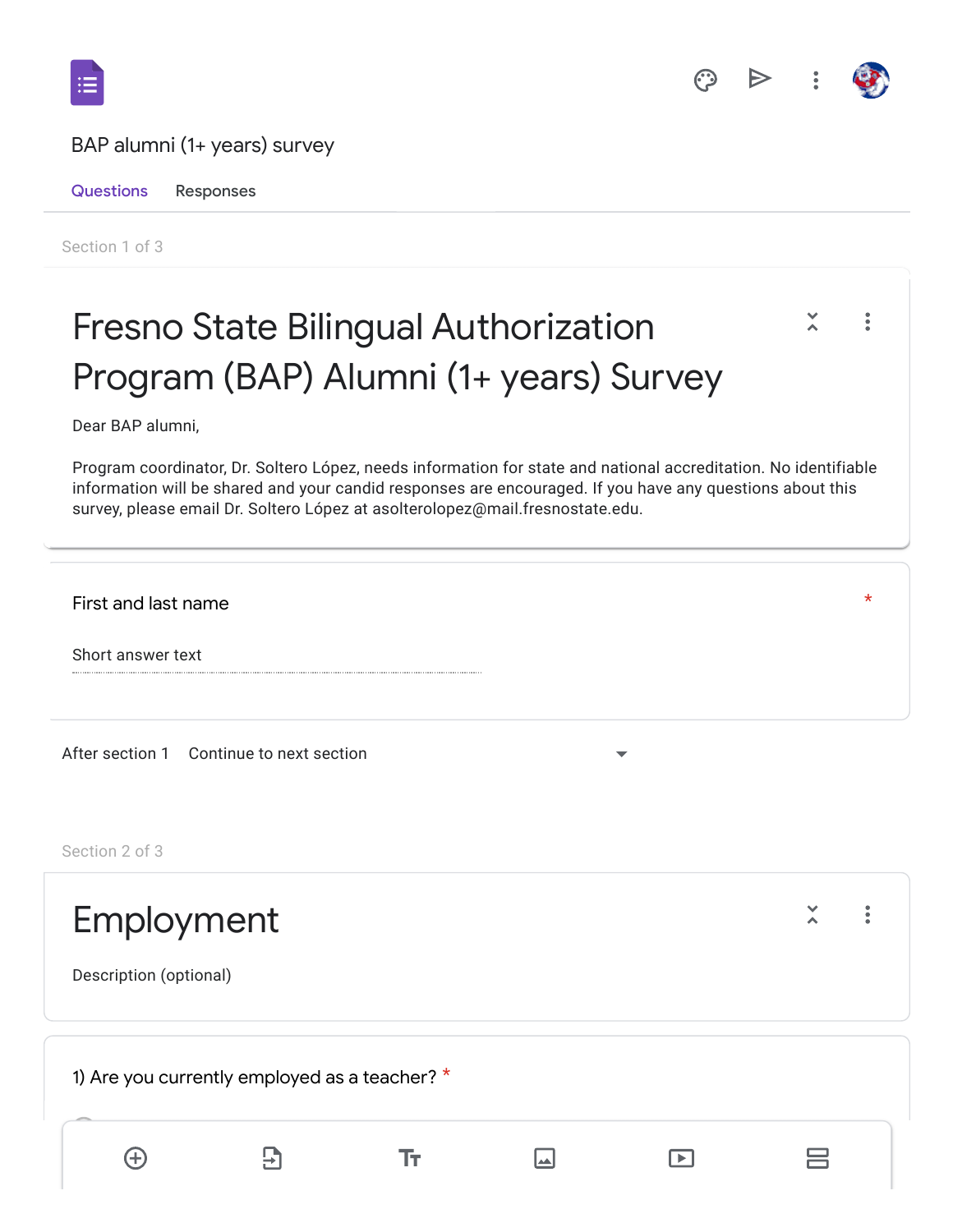| No<br>Other                                      |                                                                |     |        |                |   |
|--------------------------------------------------|----------------------------------------------------------------|-----|--------|----------------|---|
| Short answer text                                | 2) If you are employed, please write the name of district. $*$ |     |        |                |   |
| Short answer text                                | 3) Please write name of school of employment. *                |     |        |                |   |
| Pre-kindergarten<br>Kindergarten                 | 4) Grade level(s) of employment (check all that apply) *       |     |        |                |   |
| 1st grade<br>2nd grade<br>3rd grade<br>4th grade |                                                                |     |        |                |   |
| 5th grade<br>6th grade<br>7th grade              |                                                                |     |        |                |   |
| <b>Qth</b> arada<br>$\bigoplus$                  | $\overline{E}$                                                 | Tт, | $\Box$ | $\blacksquare$ | 吕 |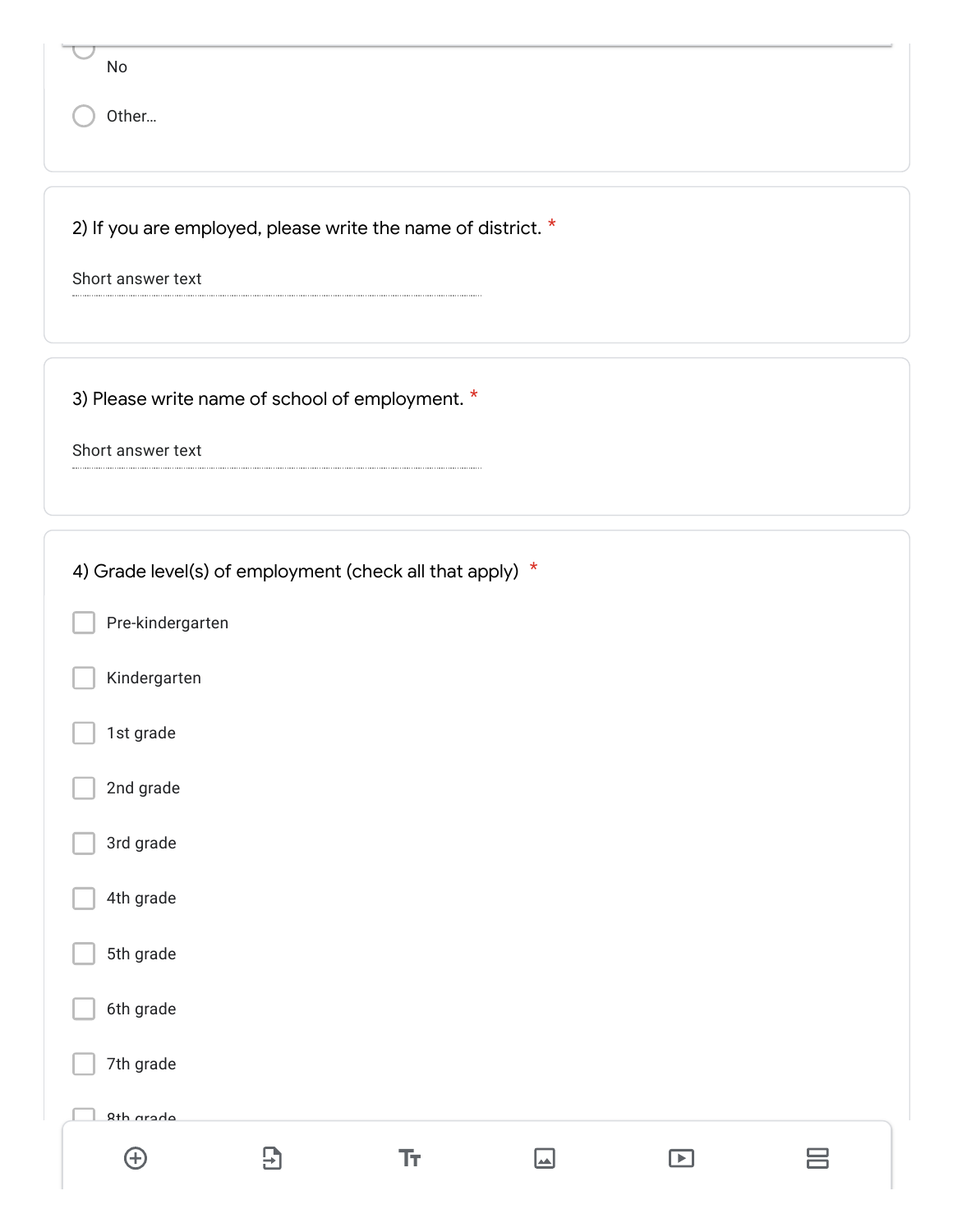| 5) Are you teaching in a bilingual/dual immersion classroom? |  |
|--------------------------------------------------------------|--|
| Yes                                                          |  |
| No                                                           |  |
| Other                                                        |  |
|                                                              |  |

| 6) Have you completed an induction program? * |  |
|-----------------------------------------------|--|
| Yes                                           |  |
| No                                            |  |
|                                               |  |

| 7) Is your induction coach bilingual? * |  |
|-----------------------------------------|--|
| Yes                                     |  |
| No                                      |  |
| Not sure                                |  |
| Other                                   |  |

| 8) How would you rank your Spanish or Hmong skills in the following four (4) domains? * |            |    |                 |              |            |  |  |  |
|-----------------------------------------------------------------------------------------|------------|----|-----------------|--------------|------------|--|--|--|
|                                                                                         | Elementary |    | <b>Beginner</b> | Intermediate | Proficient |  |  |  |
| Reading                                                                                 |            |    |                 |              |            |  |  |  |
| ۱Ψ,                                                                                     | ₩          | Iτ |                 |              | __         |  |  |  |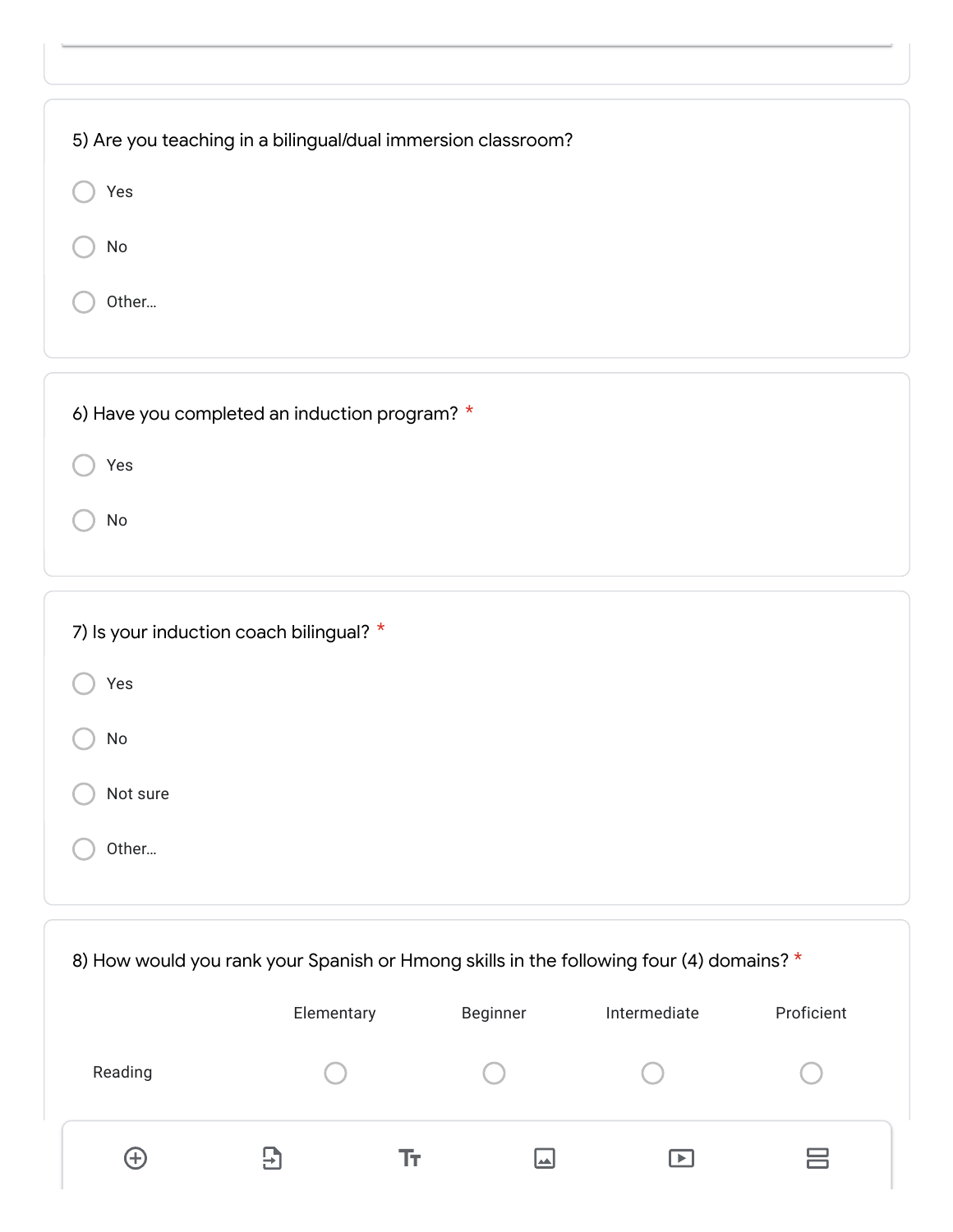| Listening |                                          |   |  |
|-----------|------------------------------------------|---|--|
| Speaking  |                                          |   |  |
|           | After section 2 Continue to next section | ▼ |  |

Section 3 of 3

| <b>Professional Competence and Growth</b><br>Description (optional)                                                                                                                                                  |   |                |   |   |   |                       |  |  |
|----------------------------------------------------------------------------------------------------------------------------------------------------------------------------------------------------------------------|---|----------------|---|---|---|-----------------------|--|--|
| $^\star$<br>9) As a classroom teacher, I understand and engage local school and cultural communities,<br>and communicate and foster relationships with families/guardians/caregivers in a variety of<br>communities. |   |                |   |   |   |                       |  |  |
|                                                                                                                                                                                                                      | 1 | $\overline{2}$ | 3 | 4 | 5 |                       |  |  |
| <b>Strongly Disagree</b>                                                                                                                                                                                             |   |                |   |   |   | <b>Strongly Agree</b> |  |  |
| 10) As a classroom teacher, I engage in culturally responsive educational practices with<br>diverse learners and do so in diverse cultural and socioeconomic community contexts.                                     |   |                |   |   |   | $^\star$              |  |  |
|                                                                                                                                                                                                                      | 1 | $\overline{2}$ | 3 | 4 | 5 |                       |  |  |
| <b>Strongly Disagree</b>                                                                                                                                                                                             |   |                |   |   |   | <b>Strongly Agree</b> |  |  |
| 11) As a classroom teacher, I create productive learning environments, and use strategies to<br>develop productive learning environments in a variety of school contexts.                                            |   |                |   |   |   | $^\star$              |  |  |

 $\Xi$ 

 $\bigoplus$ 

 $\Gamma$   $\Box$ 

 $\equiv$